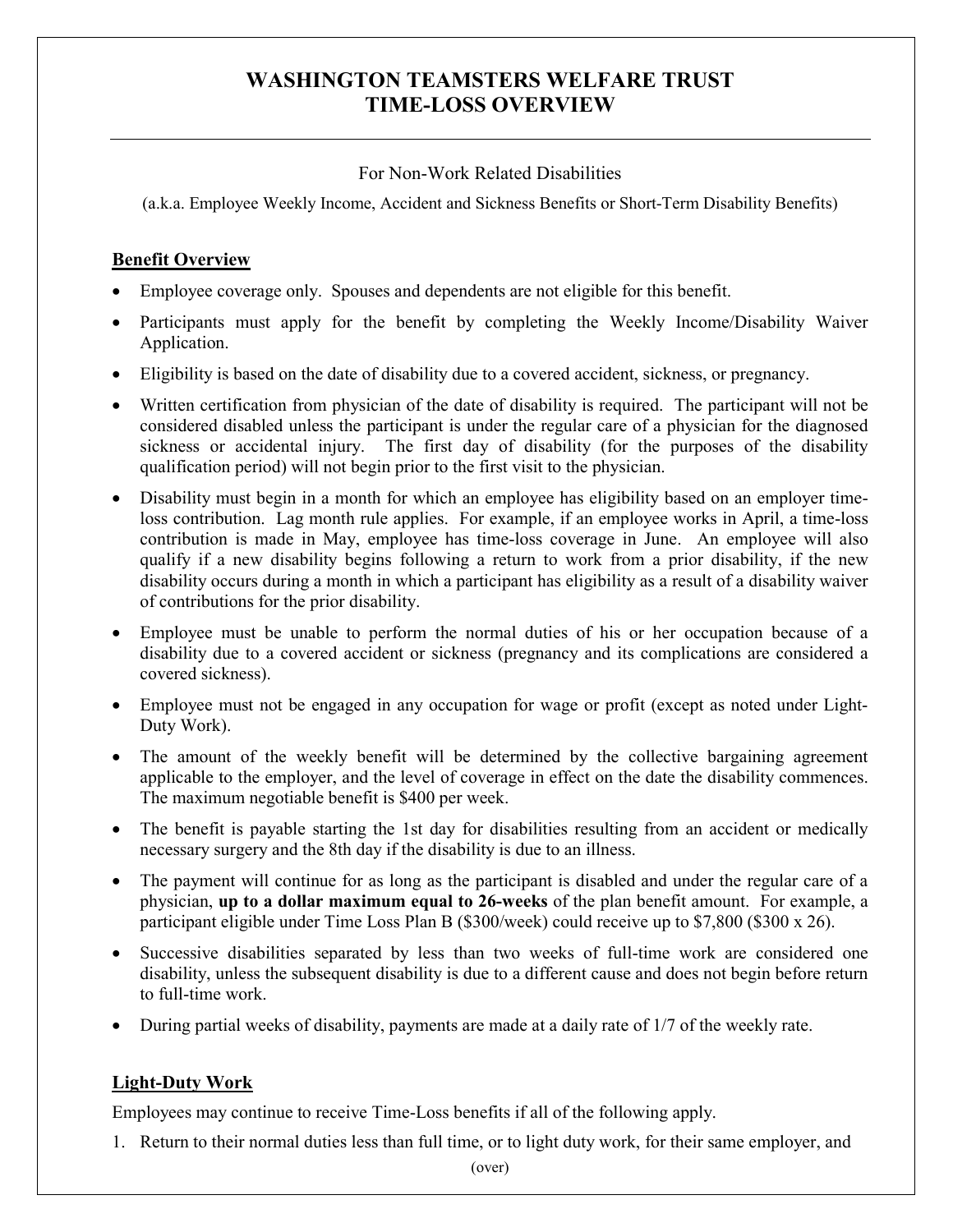- 2. Are under the regular care of a physician, and
- 3. They are receiving less than their regular base (straight-time) pay prior to the disability. Time-Loss benefits plus pay for light duty or part-time normal duties may not exceed the employee's base pay prior to disability. For example, if employee's base pay (including holiday and sick leave pay) was \$800 per week and the employee is receiving \$600 per week doing light duty, then the employee will only qualify for \$200 week in time-loss benefits, even if the negotiated benefit is \$400 per week.

### **Exclusions**

- Benefits will not begin prior to the provisions specified in the collective bargaining agreement;
- Participants will not be considered disabled and eligible for a benefit unless under the regular care of a physician; and
- The benefit does not cover disability due to an accident or sickness for which coverage is available under any Workers' Compensation Act or similar law (including LEOFF Act) whether or not such coverage is elected or whether or not the claim filing deadline is met.
- Disabilities resulting from war or an act of war (declared or not).
- Benefits are not payable if an employee has returned to work and is receiving at least his or her regular base (straight-time) pay even if the work is light duty.

#### **Social Security (FICA) Taxation**

Weekly Income payments paid by the Plan within the first six months are subject to Social Security (FICA) taxation. The liability for FICA taxes is divided between the participant and employer. The Plan is required by federal law to withhold the participant's share of the tax from each Weekly Income payment that is made during the six-month period. NWA sends FICA liability reports to notify applicable employers of their portion of FICA.

#### **Income Taxes**

Weekly Income payments provided by the Plan are subject to federal income tax. Federal income taxes will not be withheld unless the participant requests in writing to have income tax withheld. Income tax will be withheld from Weekly Income payments payable eight or more days after receipt by the Trust administrative office of a written request to withhold. Termination of withholding or income tax will take effect with Weekly Income payable eight or more days after receipt of a written notice to terminate withholding.

#### **Long-Term Disability Income**

- No longer available for negotiation as of October 1, 2008. Contracts in effect on October 1, 2008 may continue the LTD coverage only until the expiration of that contract, i.e. when the contract is renewed the LTD coverage must be dropped.
- Begins after Time-Loss Benefits are exhausted if employee remains disabled, for up to a maximum of 5 years.
- Administered by Hartford. Inquiries should be directed to 1-800-289-9140.
- See Long-Term Disability Income Plan booklet for further details.